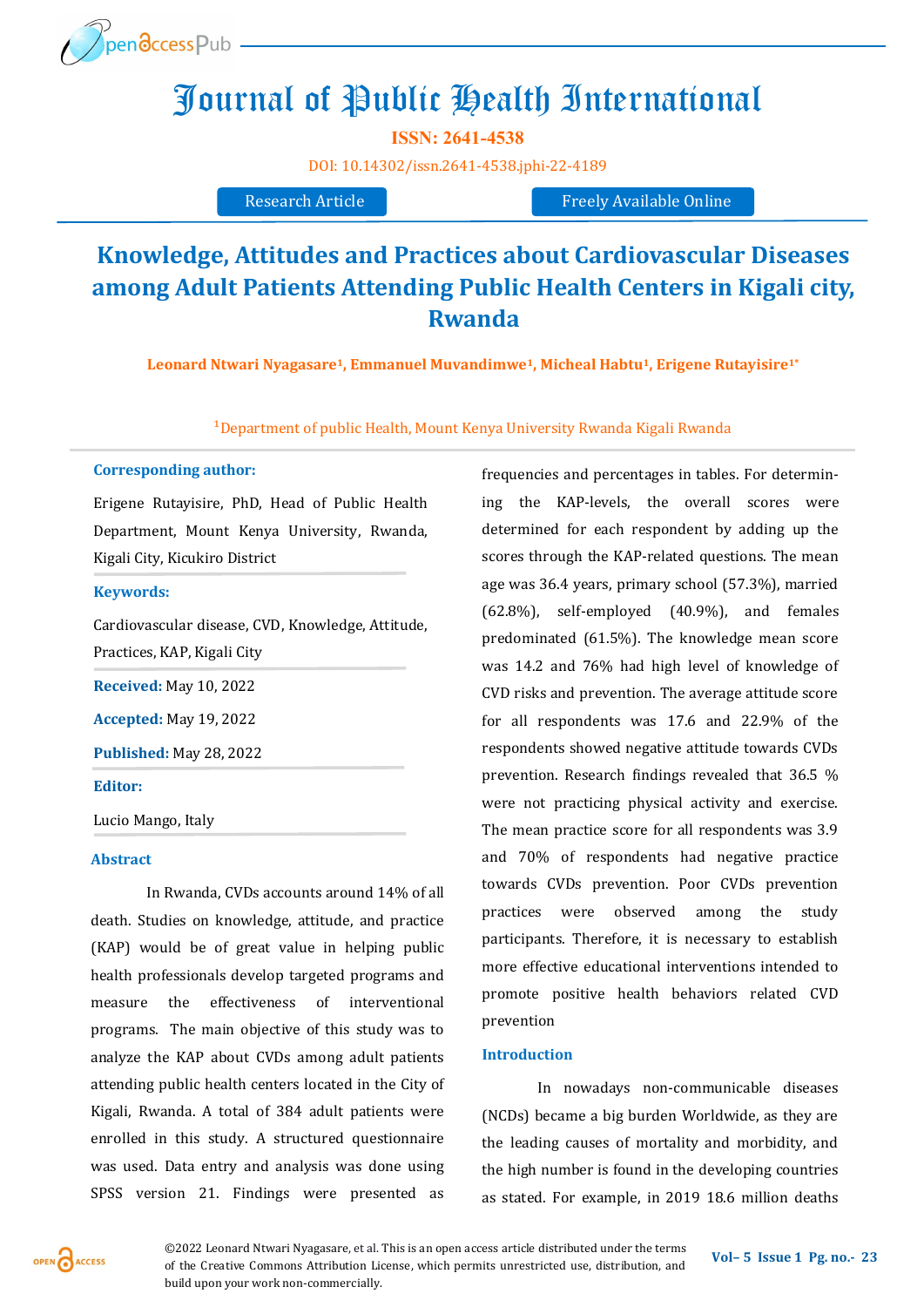

were due to CVDs complications [1]*.* Coronary heart disease and stroke, these two contributed to about 17·8 million deaths in 2017, among them greater than three quarters occurred in low income and middle-income countries. While the target of the United Nations Sustainable Development Goal especially in the indicator 3.4.1 aim is to decrease premature death caused by non-communicable diseases by a third by 2030 [2]. To achieve the target of Sustainable development Goal 3 which is to decrease premature deaths that result from non-communicable diseases by 30%, the strong and urgent measures should be taken to implement current cost-effective policies and interventions [3].

The Cardiovascular disease (CVD) has been the leading cause for mortality and morbidity for around 20 years since 2000 till 2019, and it has dramatically increased of the leading causes of morbidity and death among non-communicable diseases [4]. Again, different findings have found that CVDs contribute to the high number of deaths, for instance of all global deaths one-third (19.9 million) was due to CVD [5].

In Africa, 38% of all non-communicable disease-mortality resulted from CVD related complications, this refers to rising threat of both CVD and Non-communicable diseases (Keates & Ntsekhe, 2017). In Sub-Sahara Africa, NCDs related deaths contributes to 35% of all deaths, which makes it the second killer after a combination of communicable, maternal, neonatal and nutritional diseases. The recent data clarifies that SSA is facing a challenge of contemporary double burden of disease due to a combination of Noncommunicable diseases and communicable, where CVD accounts 13% of all deaths, and 37% among non-communicable diseases [6].

According to the WHO, in Rwanda, NCDs account 44% of all deaths in 2015, and 14% of all deaths resulted from CVDs [7]. The Rwandan target was to reduce CVD by 80% by 2020, while the rate of NCDs in 2015 was 44% of all deaths and CVD accounts 14% of all diseases, the target Rwandan strategic plan of 2014-2019 shows that the most presented CVDs included "hypertension, cardiomyopathies, stroke/TIA, rheumatic and congenital heart disease; and some of them can be prevented easily" [8].

It has also been discovered that patients with CVDs are at risk of death when infected by Covid-19 pandemic; in a study conducted by Chinese Center for Disease Control and Prevention, reported that of the Covid-19 deaths 10.5% were CVDs cases [9].

The lack of adequate knowledge is one of the main contributors of CVD deaths; for instance, in Europe, CVD related mortality has increased, more than 1.8 milion people die by CVD complications every year, which is equivalent to 36% of all deaths. For some of Europe countries, this is the first time in 50 years declared the increase in CVD related deaths. This trend is due to insufficient knowledge on CVD, limited varied investment in the prevention of CVD [10].

A study carried out in the South Arabia reported some of the most common risk factors associated with CVD in this community, including "inadequate physical exercise, obesity and stress" as mentioned by respondents. Among study participants, a small number (18.5%) have knowledge on CVD risk factors. The majority (99%) of study participants reported that they gained knowledge about CVDs from school, and other 83.7% have read education material. Among the respondents, 60% were able to recognize some of preventable factors including cessation of smoking [11].

In countries like Malaysia, the participants could identify some CVD preventive measures including "intake of vegetables and risk factors such as unhealthy diet (88%), most of respondents recognized that smoking and obesity are risk factors, and others reported that physical exercise is one of preventive measures of CVDs [12]. *As stated by Ashley k. et al, a gap in knowledge of CVD epidemiology has been discovered in Africa which refers to limited sources of data on CVDs on this continent [13].*

A systemic review study conducted in Sub-Sahara Africa on both quantitative and qualitative studies documented a low level of knowledge and awareness among the study participants, since majority of studies stated that more than half of respondents had inadequate

OPEN CACCESS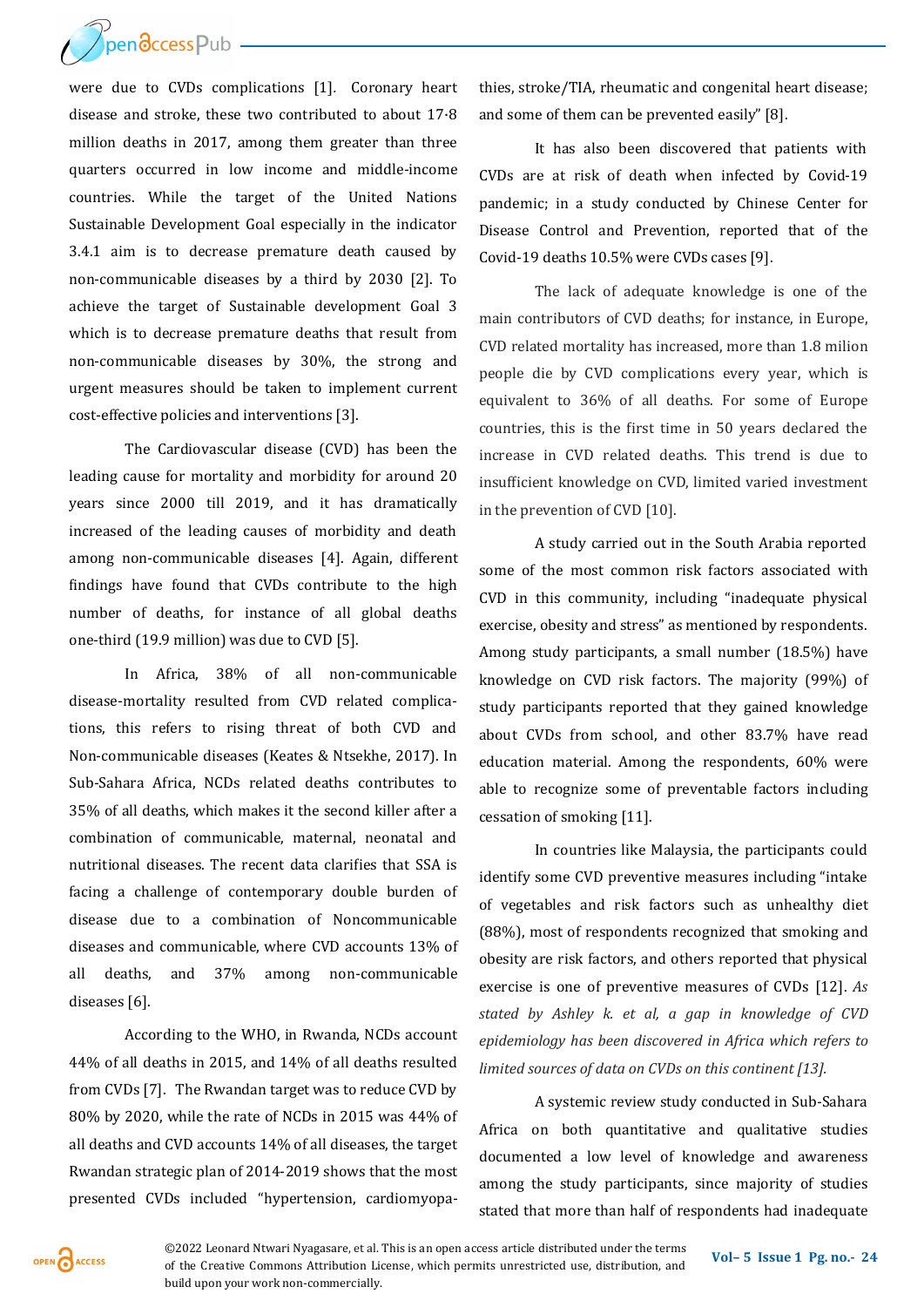

knowledge of CVDs and/ or their risk factors [14].

The study conducted by in Rwanda revealed that there is poor knowledge toward CVDs among rural community where 85.8% of the participants have no knowledge about this type of disease. The same study from this rural setting reported inadequate practices towards CVD prevention among rural community, since among study participants 79.6% habitually consume alcohol, 23.7% have smoking habit, 53.1% eat vegetables while only 5.9% eat fruits on a daily basis, and 66.5% consume cooking oil daily. Most of the respondents (99.0%) never tested for blood cholesterol, 66.2% never done blood pressure test, and 60.1% never went for medical checkup [15].

Also a study conducted in a Rwandan semi-urban setting reported that low level of education, separation with spouse are linked with inadequate knowledge of hypertension (one of cardiac disease); while among the diseased respondents 70.7% never performed their blood pressure checkup; aged people also have high risk of getting hypertension. The general prevalence of hypertension among participants was 15.3% [16].

The same study from semi-urban population also revealed that lifestyle changes, unhealthy behaviors and change of eating habits resulted from socio-economic transition and urbanization may clarify the increased risk of hypertension observed in this community. Again, the low level of knowledge on this type of CVD may result from insufficient interventions in prevention and control of this disease by public health practitioners, since for long time health programs have been focusing on contagious diseases than NCDs [16].

The factors contributing to CVDs in developing countries have been identified, these include "smoking, high alcohol and salt intake, dietary factors, diabetes, high blood pressure and psychosocial aspects like, anxiety, stress and depression. Family history and gender differences have also been classified as other factors contributing to high risks of developing CVD [17].

To achieve the Rwandan target "to reduce NCDs by 80%" and to prevent these diseases including CVDs,

there is a need to first raise the knowledge toward good practice about such diseases in order to take precautions accordingly. The issue is whether the community knows these diseases, what the risk factors are and how to prevent them. Some studies have reported low level of knowledge and practices about CVDs in rural and semi-urban settings of Rwanda [15,16,18]. However, there is very limited data about knowledge, attitude or practices among urban community of Rwanda, the reason to conduct this study in the city of Kigali.

In fact, some studies have reported the low level of knowledge, attitude and practices on CVDs in different parts of the world, but also there is inadequate data from Rwandan community especially among urban settings. In addition, the most recent Demographic and Health Data did not provide specific data regarding CVDs current status [19]*.* Therefore, this study is intended to investigate the level of knowledge, attitude and practices about CVDs among Rwandan community, with focus on urban population. Hence, help health practitioners to develop interventions according to the provided and most updated evidences. The overall objective of this study was to assess the knowledge, attitudes and practices about cardiovascular diseases among adult patients attending public health centers in Rwanda.

#### **Methods**

#### *Research Design*

This study was a cross-sectional and quantitative study that was conducted among adult patients attending public health centers (HCs) located in Kigali City, Rwanda between October and December 2021. A structured questionnaire was used to collect data. The City of Kigali is composed by three districts (Gasabo, Kicukiro and Nyarugenge).

#### *Target Population*

The target population was the adult patients that were attending the public health centers selected to take part in the study. Participants were coming from Gahanga HC, Gatenga HC and Niboye HC of Kicukiro district; Muhima HC, Corunum HC and Kanyinya HC of Nyarugenge

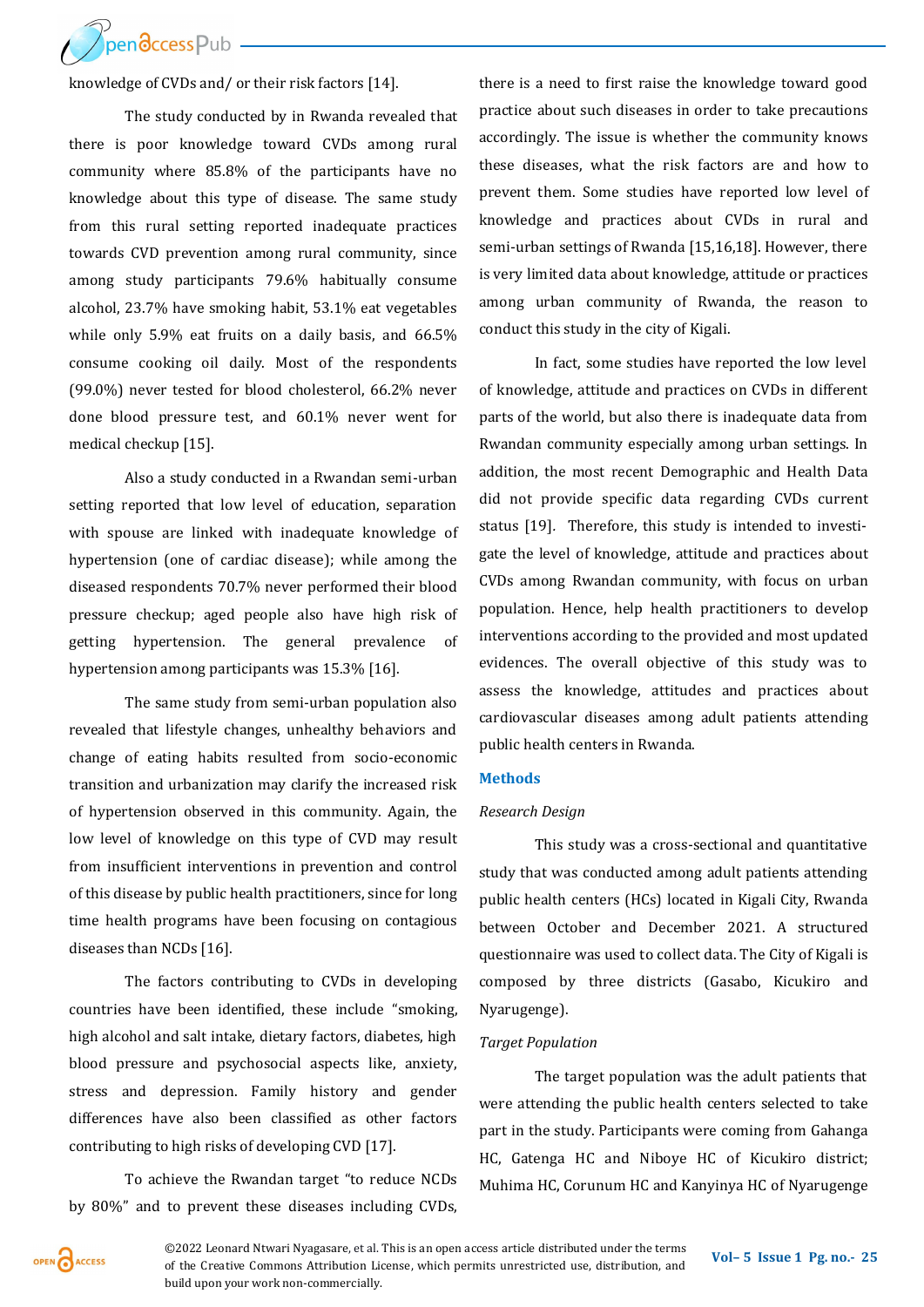Pendccess Pub

district and Remera HC, Kacyiru HC and Bumbogo HC of Gasabo district.

#### *Sample Size*

In this study, the sample size was calculated basing on Cochran's formula, when the population is infinite. In 1977, Cochran developed a formula to calculate a representative sample for proportions. The sample size was derived from the table for a minimum sample size estimate for a population survey with a 95% confidence interval [20] using the following equation:

Z value =  $\pm$  1.96 at 95% confidence interval, p = 50% an expected frequency value which is recommended 50% by Fisher et al (2008). Since no estimate is available:  $q = 1 - p$  $=$  >1- 0.5=0.5 and d = 5%: level of precision. Then, the following formula was applied:

 $n = Z \times Z$  [p (1-p)/ (d x d)] = 1.960 x 1.960 [0.50(1 - 0.50) / (0.05 x 0.05)] =384.16 ≈ **384**

The required minimum sample size of 384 adult patients was equitably allocated among the nine public HCs that were selected for the study.

#### *Sampling Techniques*

Flow chart and recruitment process using multistage sampling to choose public HCs and patients to include in the study are shown in Appendix 3. The three districts of Kigali City were considered as strata, where 3 public HCs were randomly chosen for each district to include in the study. A total of 384 adult outpatients attending the selected public HCs were selected via a systematic random sampling.

#### *Inclusion and Exclusion Criteria*

Were included in the study adult patients aged from 18 and above years old attending one of the public HCs selected for the study, and who were able to speak. The patients who were aged below 18 years old and not able to speak were directly excluded in the study. Participants were joined the study after signing an informed consent. Failing to give a consent, a participant was automatically conduced to an exclusion in the study. Consented participants were interviewed by trained surveyors using a set of validated KAP structured

questionnaire that should be completed within 15 minutes.

#### *Data Collection Instruments*

An administered questionnaire was settled and used to collect the quantitative data. The first section consists of socio-demographic data. Section II consists of 19 items for knowledge regarding cardiovascular diseases. Section III consists of 5 items related to the attitudes towards CVDs, while the section IV is about participant's practice towards CVDs and accounts for 8 items. Categorical responses (Yes/No) were used for knowledge (K), Likert scale (Strongly Disagree, Disagree, Neutral, Agree and Strongly Agree) for attitude (A) and multiple-choice questions for practice items (P). The total score was categorized by using SPSS Score Assessment.

#### *Procedures of Data Collection*

The researcher was first of all introduced himself to the participants, explaining the purposes of the study, and obtaining written consent from the participants who meet the inclusion criteria and willing to be part of the study. The person interview with one respondent based on a semi-structured questionnaire took around 15 minutes. It is worth mentioning that all data were collected by trained nurses from the outpatient department of the selected public health centers.

#### *Data Analysis*

In this section, data was coded and analyzed using statistical package for social science (SPSS) v.21.0. Descriptive statistics and inferential statistics were performed for cross-tabulation, data presentation and interpretation. The overall score for knowledge, attitudes and practices towards CVDs was calculated using SPSS Score Assessment and was calculated by adding up the scores for each respondent across all questions. Therefore, a scoring criterion was used to determine the level of knowledge, attitude and practice accordingly. For knowledge, a total of 19 questions were weighed up by using SPSS score assessment and the score was 1 score for a correct answer and 0 for false answer. For the attitude, overall attitude score was calculated for each respondent

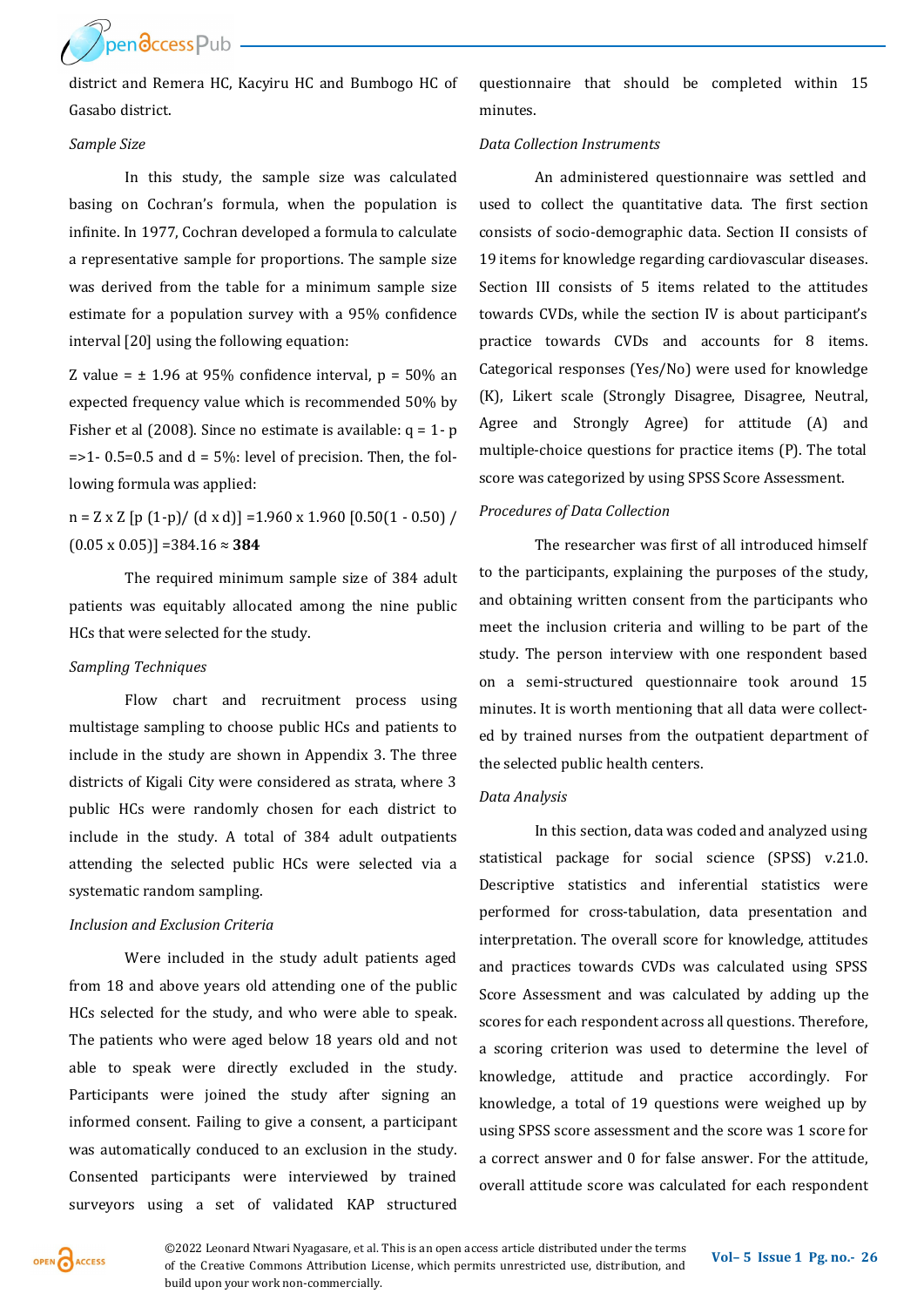$\gamma$ pendccessPub

by adding up the scores across the 5 attitude-related questions. The answer recorded as "5 scores to strongly-agree, 4 scores to agree, 3 scores to neutral, 2 scores to disagree and score to strongly disagree answer for positive statement" and "5 scores to strongly-disagree, 4 scores to disagree, 3 scores to neutral, 2 scores to agree and 1score to strongly agree answer for positive statement". The answers were ranged in the Likert scale format. The practice' section contained 8 questions related to CVDs, and among them 5 questions that were relevant to every participant were marked for each respondent. If a respondent provided a correct response, he/she was given 1 score. If he/she provided a false response, he/she was marked by zero score. An overall practices score was determined for each respondent by adding up the scores across the 5 among 8 practice-related questions. For factors associated with practices on CVD prevention, chi-square test and binary logistic regression were performed. The level of significance was assessed using a p-value of (0.05) and 95% confidence interval. Furthermore, multivariate logistic regression was conducted for all variables of interest with p-value <0.05 in the bivariate model. More detailed information about the scoring assessment is found in the Appendix 2 which includes the questionnaire.

#### *Ethical Considerations*

In the first place, Research permit and introduction letter from the MKUR postgraduate program was used so as to obtain permission to carry out the research study in the selected study areas. Secondly, the permission from the study areas was requested prior to data collection. In compliance with ethical compliance, the researcher ensured confidentiality of the respondents by coding the questionnaires, and giving of informed consent to the respondents to make sure that they first agree to take part in the study out of their own free choice.

#### **Results**

#### *Socio-Demographic Characteristics of the Respondents*

The sociodemographic characteristics considered in this study were the respondents' residence, gender, age, education, marital status, occupation, religion, health insurance ownership, social category, monthly income and family history of CVDs.

Research findings in Table 1 indicate that 83.6% of respondents were coming from urban zones, 61.5% were females, 53.6% were aged between 18 and 35 years (average age: 36.4 years, SD: 13.1, minimum age: 18 and maximum age: 86), 57.3% had primary educational level, 62.8% were married, 40.9% were self-employed, 45.8% were protestants, 90.4% owned health insurance, 48.2% were in the third social category and 69.0% had a revenue ranged between 0 and RWF 30,000. More than a half (60.4%) of respondents expressed they had not experienced CVDs in their families.

## *Knowledge about CVDs and Risk Factors among Adult Patients*

The knowledge was assessed using different parameters related to participants' knowledge about CVDs, and findings are summarized in the following table 3 accordingly.

Findings in Table 2 show that 54.7% knew that smoking increases the risk of developing CVDs, 77.6% knew that consuming a lot of vegetables and fruits does not increase the risk of CVD, 76.3% knew that consuming too much salt is a risk to CVD, 77.3% knew that having excess body weight increases ones risk of CVD, 54.2% did not know that a family history of CVD increases ones risk of acquiring CVD, 55.5% knew that regular consumption of red meat is not healthier than white meat, 52.6% knew that cardiovascular diseases are curable upon completion of described dose, 62.0% refused that men are at higher risk of CVDs compared to women, 80.7% knew that excessive alcohol drinking is dangerous to cardiovascular health, 52.9% did not know that a person may know that he/she has CVD based on signs and symptoms alone, 78.1% refused that a person with CVD may infect a close person, 83.1% knew that high blood pressure is a risk factor of CVD, 64.3% knew that animal fat is not healthier than plant oil, 66.9% knew that old age is a risk factor for CVD, 78.6% knew that stress increases ones risk of getting CVD, 64.6% knew that exercising regularly is not harmful to cardiovascular health, 64.1% refused that high



**©2022 Leonard Ntwari Nyagasare, et al. This is an open access article distributed under the terms <b>Vol–5** Issue 1 Pg. no.- 27 of the Creative Commons Attribution License, which permits unrestricted use, distribution, and build upon your work non-commercially.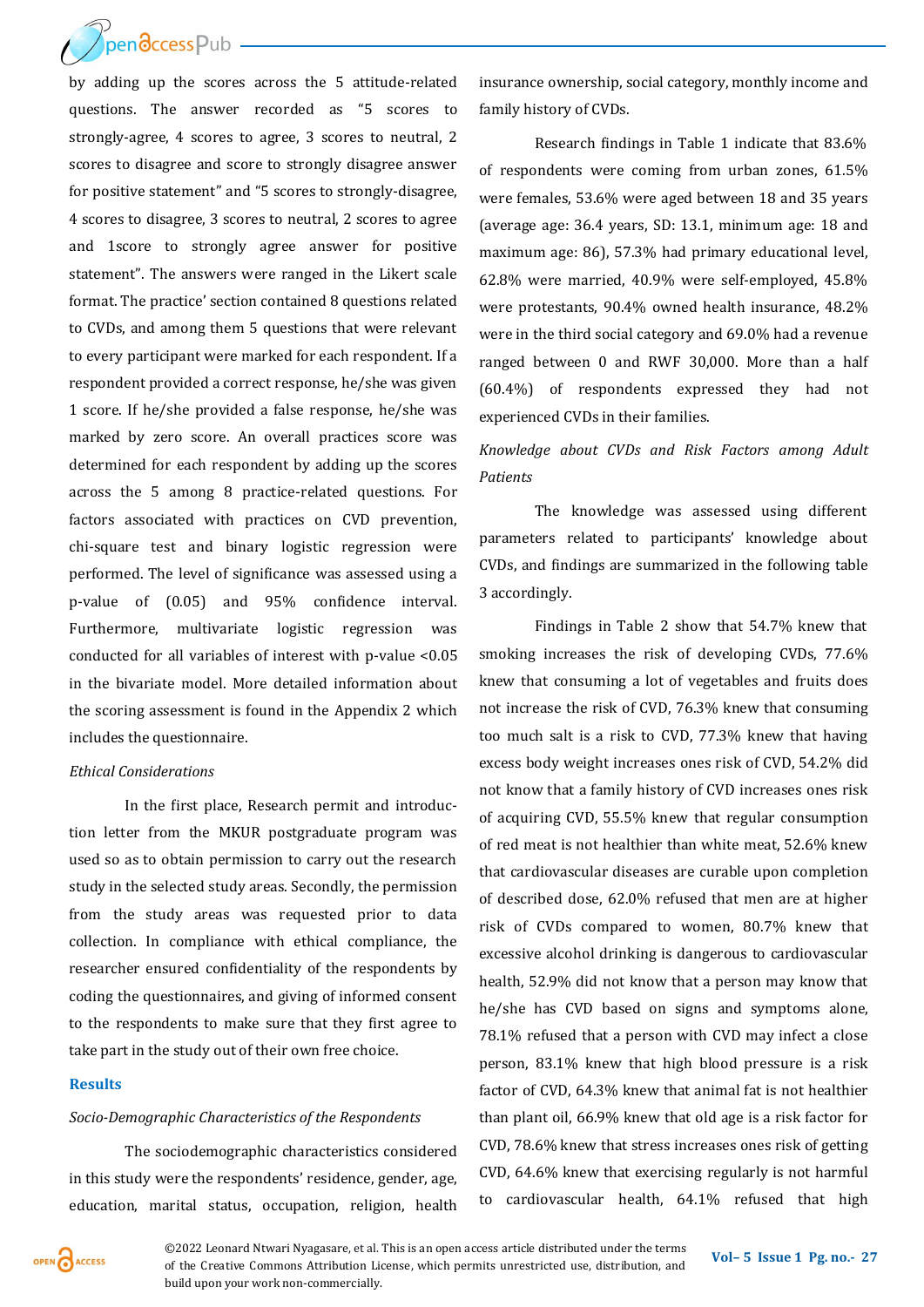| Table 1. Sociodemographic characteristics of the respondents |                   |               |             |  |
|--------------------------------------------------------------|-------------------|---------------|-------------|--|
| <b>Variables</b>                                             | <b>Categories</b> | Frequency (n) | Percent (%) |  |
| Residence                                                    | Rural             | 63            | 16.4        |  |
|                                                              | Urban             | 321           | 83.6        |  |
| Gender                                                       | Male              | 148           | 38.5        |  |
|                                                              | Female            | 236           | 61.5        |  |
| Age category                                                 | 18-35 years       | 206           | 53.6        |  |
|                                                              | 36-50 years       | 124           | 32.3        |  |
|                                                              | >50 years         | 54            | 14.1        |  |
| <b>Level of education</b>                                    | Primary           | 220           | 57.3        |  |
|                                                              | Secondary         | 126           | 32.8        |  |
|                                                              | Tertiary          | 38            | 9.9         |  |
| <b>Marital status</b>                                        | Single            | 143           | 37.2        |  |
|                                                              | Married           | 241           | 62.8        |  |
| <b>Religion</b>                                              | Catholic          | 166           | 43.2        |  |
|                                                              | Protestant        | 176           | 45.8        |  |
|                                                              | Muslim            | 15            | 3.9         |  |
|                                                              | No religion       | 27            | 7.1         |  |
| <b>Occupational status</b>                                   | Unemployed        | 153           | 39.8        |  |
|                                                              | Self-employed     | 157           | 40.9        |  |
|                                                              | Employed          | 74            | 19.3        |  |
| <b>Health insurance</b>                                      | Yes               | 347           | 90.4        |  |
|                                                              | No                | 37            | 9.6         |  |
| <b>Social category</b>                                       | Category 1        | 51            | 13.3        |  |
|                                                              | Category 2        | 148           | 38.5        |  |
|                                                              | Category 3        | 185           | 48.2        |  |
| <b>Monthly income [RWF]</b>                                  | $0 - 30,000$      | 265           | 69.0        |  |
|                                                              | 30,001-100,000    | 88            | 22.9        |  |
|                                                              | >100,000          | 31            | $\ \, 8.1$  |  |
| <b>Family history of CVDs</b>                                | Yes               | 63            | 16.4        |  |
|                                                              | No                | 232           | 60.4        |  |
|                                                              | Do not know       | 89            | 23.2        |  |

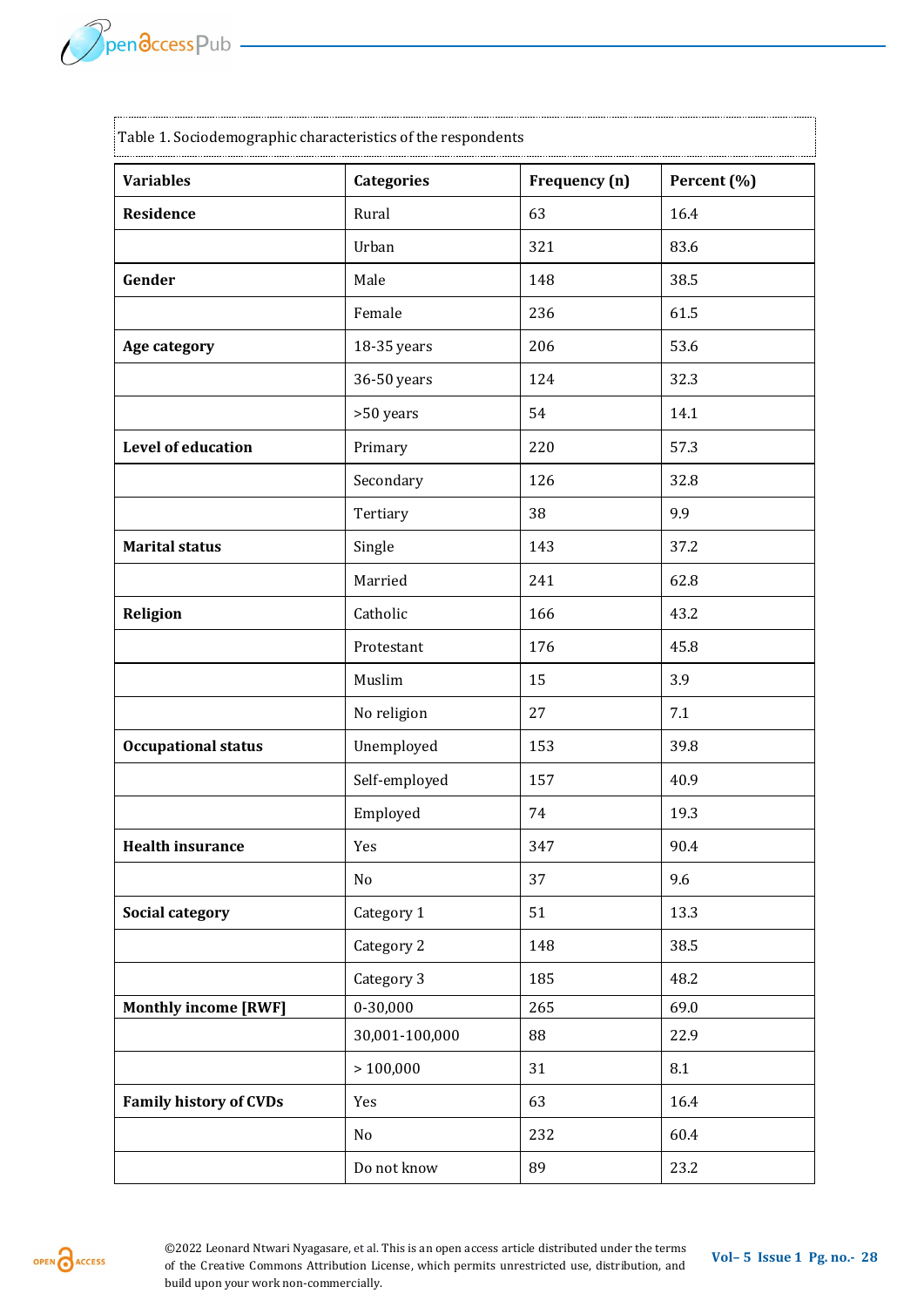PpendccessPub —

| Table 2. Respondents' knowledge about CVDs and risk factors              |                    |            |
|--------------------------------------------------------------------------|--------------------|------------|
| Variables                                                                | Yes $n\frac{6}{6}$ | No $n$ (%) |
| Smoking does not increase a risk of CVD.                                 | 174(45.3)          | 210(54.7)  |
| Consuming a lot of vegetables and fruits increases the risk of CVD.      | 86(22.4)           | 298(77.6)  |
| Consumption of too much salt is a risk to CVD.                           | 293(76.3)          | 91(23.7)   |
| Having excess body weight increases one's risk of CVD.                   | 297(77.3)          | 87(22.7)   |
| A family history of CVD increases one's risk of acquiring CVD.           | 176(45.8)          | 208(54.2)  |
| Generally, regular consumption of red meat is healthier than white meat. | 171(44.5)          | 213(55.5)  |
| Cardiovascular diseases are curable upon completion of described dose.   | 202(52.6)          | 182(47.4)  |
| Men are at higher risk of CVDs compared to women.                        | 146(38.0)          | 238(62.0)  |
| Excessive alcohol drinking is dangerous to cardiovascular health.        | 310(80.7)          | 74(19.3)   |
| A person may know that he/she has CVD based on signs and symptoms alone. | 181(47.1)          | 203(52.9)  |
| A person with CVD may infect a close person.                             | 84(21.9)           | 300(78.1)  |
| High blood pressure is a risk factor of CVD.                             | 319(83.1)          | 65(16.9)   |
| Animal fat is healthier than plant oil.                                  | 137(35.7)          | 247(64.3)  |
| Old age is a risk factor for CVD.                                        | 257(66.9)          | 127(33.1)  |
| Stress increases one's risk of acquiring CVD.                            | 302(78.6)          | 82(21.4)   |
| Exercising regularly is harmful to cardiovascular health.                | 136(35.4)          | 248(64.6)  |
| High cholesterol in blood prevents one from CVD.                         | 138(35.4)          | 246(64.1)  |
| CVD is not preventable.                                                  | 188(49.0)          | 196(51.0)  |
| Doing health check-ups frequently is harmful.                            | 82(21.4)           | 302(78.6)  |

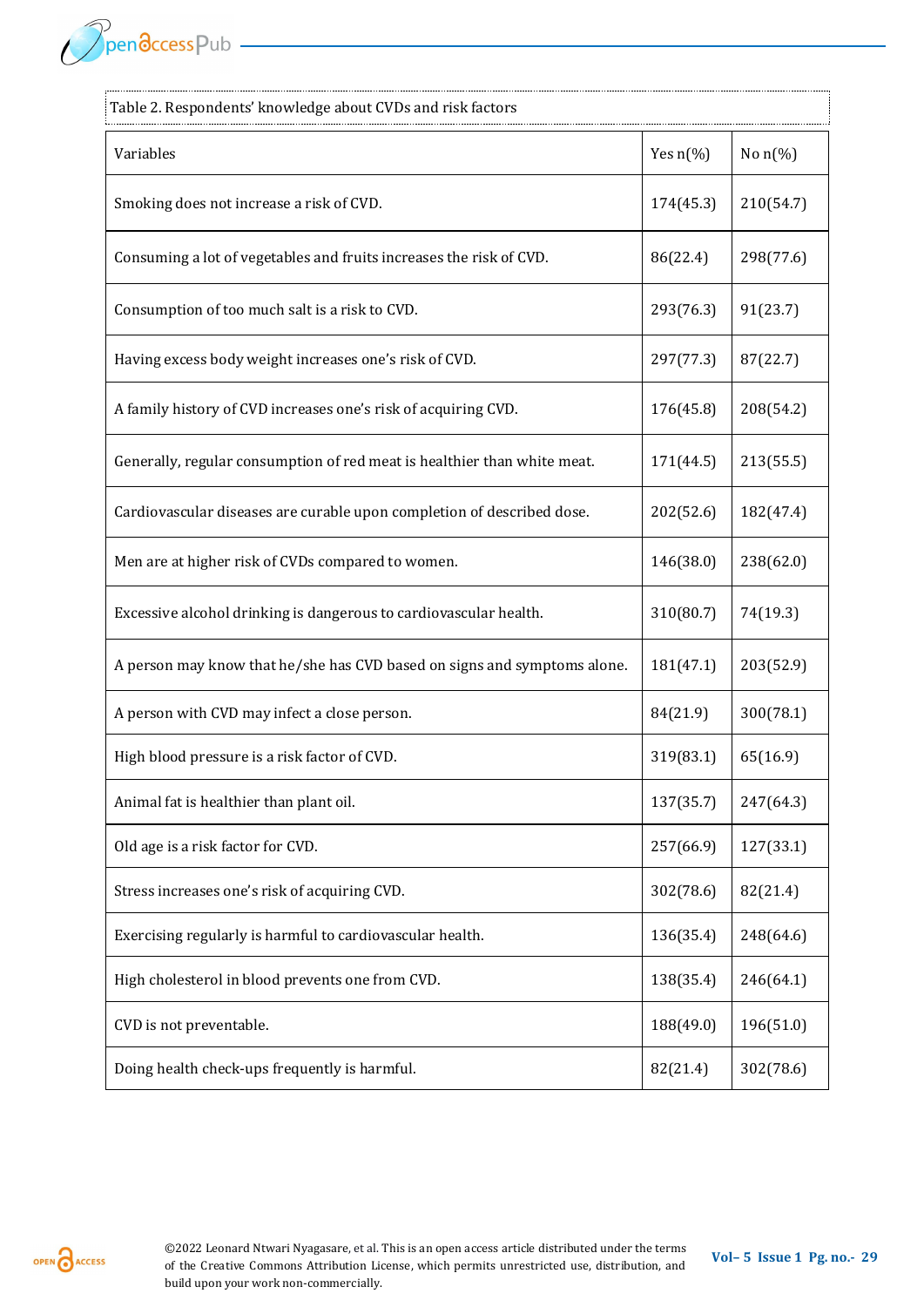

| Table 3. Respondent's attitudes towards CVDs           |           |                 |                |           |           |  |
|--------------------------------------------------------|-----------|-----------------|----------------|-----------|-----------|--|
| <b>Variables</b>                                       | n(%)      |                 |                |           |           |  |
|                                                        | <b>SD</b> | <b>Disagree</b> | <b>Neutral</b> | Agree     | <b>SA</b> |  |
| Everyone can get CVD.                                  | 56(14.6)  | 50(13.0)        | 49(12.8)       | 101(26.3) | 128(33.3) |  |
| If I had CVD, I would go for regular medical checkup.  | 57(14.8)  | 61(15.9)        | 71(18.5)       | 137(35.7) | 58(15.1)  |  |
| If I had CVD, I would like to exercise more.           | 58(15.1)  | 56(14.6)        | 77(20.1)       | 101(26.3) | 92(24.0)  |  |
| If I had CVD, I would like to change my eating habits. | 50(13.0)  | 32(8.3)         | 53(13.8)       | 110(28.6) | 139(36.2) |  |
| If I had CVD, I would like to quit smoking.            | 43(11.2)  | 25(6.5)         | 31(8.1)        | 104(27.1) | 181(47.1) |  |



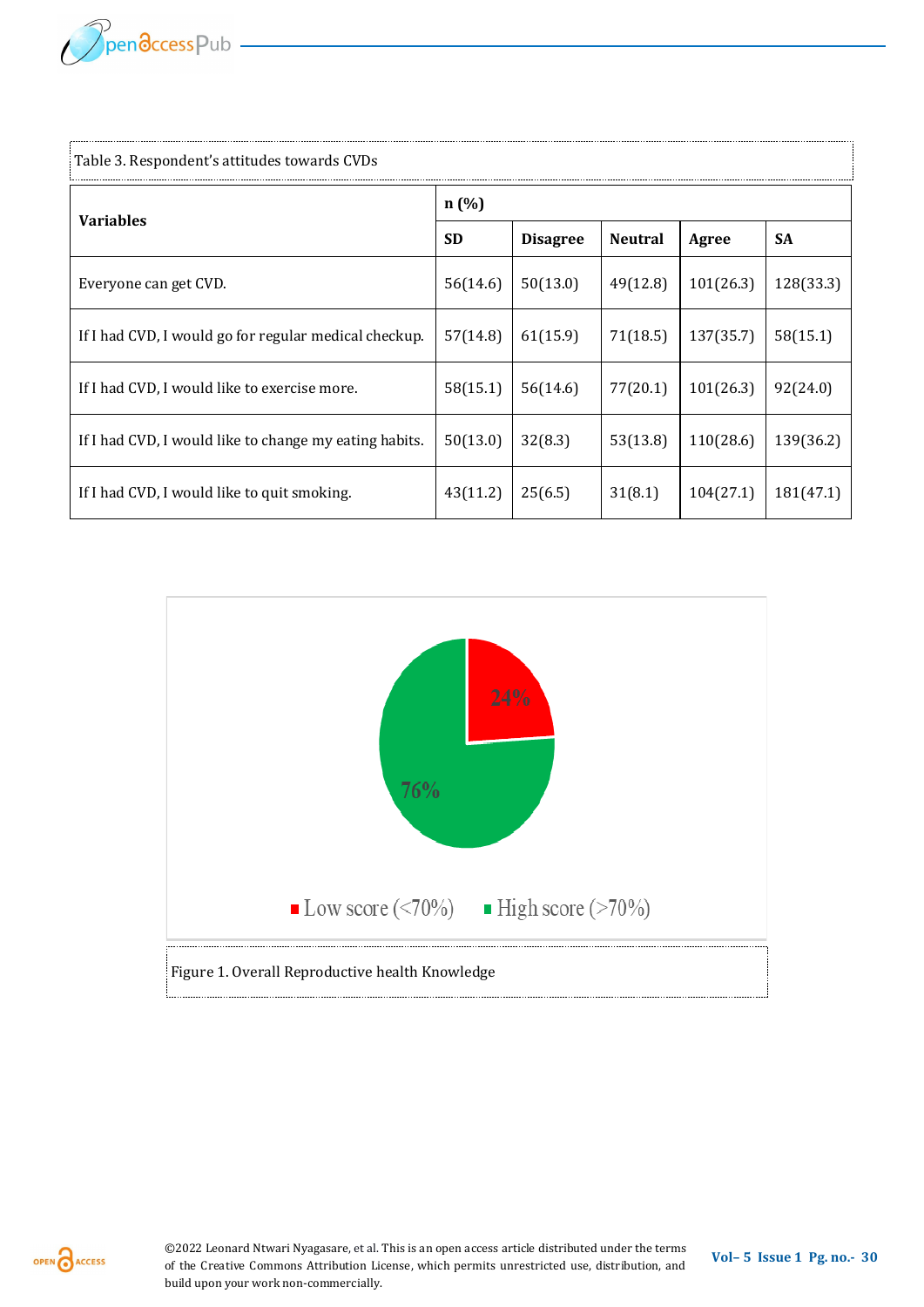Ppendccess Pub

cholesterol in blood prevents one from CVD, more than a half (51.0%) of respondents did not know that CVD are not preventable, while 78.6% knew that doing health check-ups frequently is not harmful.

#### *Overall Knowledge Score*

This part provides the general score on residents' knowledge about CVDs, the following figure provides the actual data.

Nineteen (19) questions related to the knowledge towards CVDs were appraised by using SPSS score assessment and the score was one score for a correct answer and zero for false answer. An overall knowledge score was calculated by adding up the scores for each respondent across all 19 questions. Findings in Figure 1 specify that 76% of respondents had a high level of knowledge towards CVDs whereas 24% had shown a low level of knowledge towards CVDs. The mean knowledge score for all participants was found to be 14.2 (SD = 1.6). The minimum score was 9.9 scores and the maximum score was 19 scores.

## *Attitudes about CVDs and Risk Factors among Respondents*

In this study, attitude was assessed using different parameters, it includes five questions related to participants' attitudes about CVDs, and the key findings on this aspect are summarized in the following table accordingly.

In this table, SD stands for Strongly Disagree, SA stands form Strongly Agree

Study results as presented in Table 4 reveal that 33.3% of respondents strongly agreed that everyone can get CVD, 35.7% agreed that if he/she had CVD, he/she would go for regular medical checkup, 26.3% agreed that if he/she had CVD, he/she would like to exercise more, 36.2% strongly agreed that if he/she had CVD, he/she would like to change their eating habits and 47.1% strongly agreed that if he/she had CVD, he/she would like to quit smoking.

#### *Overall Attitude Score*

This part provides the general score on residents' knowledge about CVDs, the following figure provides the actual data.

The overall attitude score was calculated for each respondent by adding up the scores across the five (5) attitude-related questions. The true answer recorded 5 scores and the false answer got zero. The answers were ranged in the Likert scale format. From the findings presented in Figure 2, the researcher established that 296 (77.1%) of all respondents (384) had positive attitude towards CVDs while 88 (22.9%) showed negative attitudes towards CVDs. The mean attitude score for all respondents was  $17.6$  (SD = 5.7, minimum score = 5 and maximum score = 25).

#### *Practices towards Cardiovascular Diseases*

This section contains different parameters, including five main questions and 3 sub-questions related to CVDs and were marked for each respondent accordingly.

Research findings presented in Table 4 revealed that 76.0% were not smoking but 55.4% of those who were smoking had tried to stop smoking, 62.2% of respondents were not consuming alcohol, 79.2% were using vegetable oil in cooking, 63.5% were practicing physical activity and exercise, where among those practicing physical activity and exercise 49.6% were doing it occasionally, and only 32.3% of respondents accepted they are doing regular CVDs' checkup and 49.2% of them have been checked up hypertension followed by cardiomyopathies at 34.7%.

#### *Overall Practice Score*

The practice' section contained five questions related to CVDs and were marked for each respondent. If a respondent provided a correct response, he/she was given a score of 1 score. If he/she provided a false response, he/ she was marked by zero.

An overall practices score was determined for each respondent by adding up the scores across the 5 main practice-related questions. The total score was 5 scores.

Research findings presented in Figure 3 revealed that 30% of all respondents had good practice while 70%



**©2022 Leonard Ntwari Nyagasare, et al. This is an open access article distributed under the terms <b>Vol–** 5 **Issue 1 Pg. no. -** 31 of the Creative Commons Attribution License, which permits unrestricted use, distribution, and build upon your work non-commercially.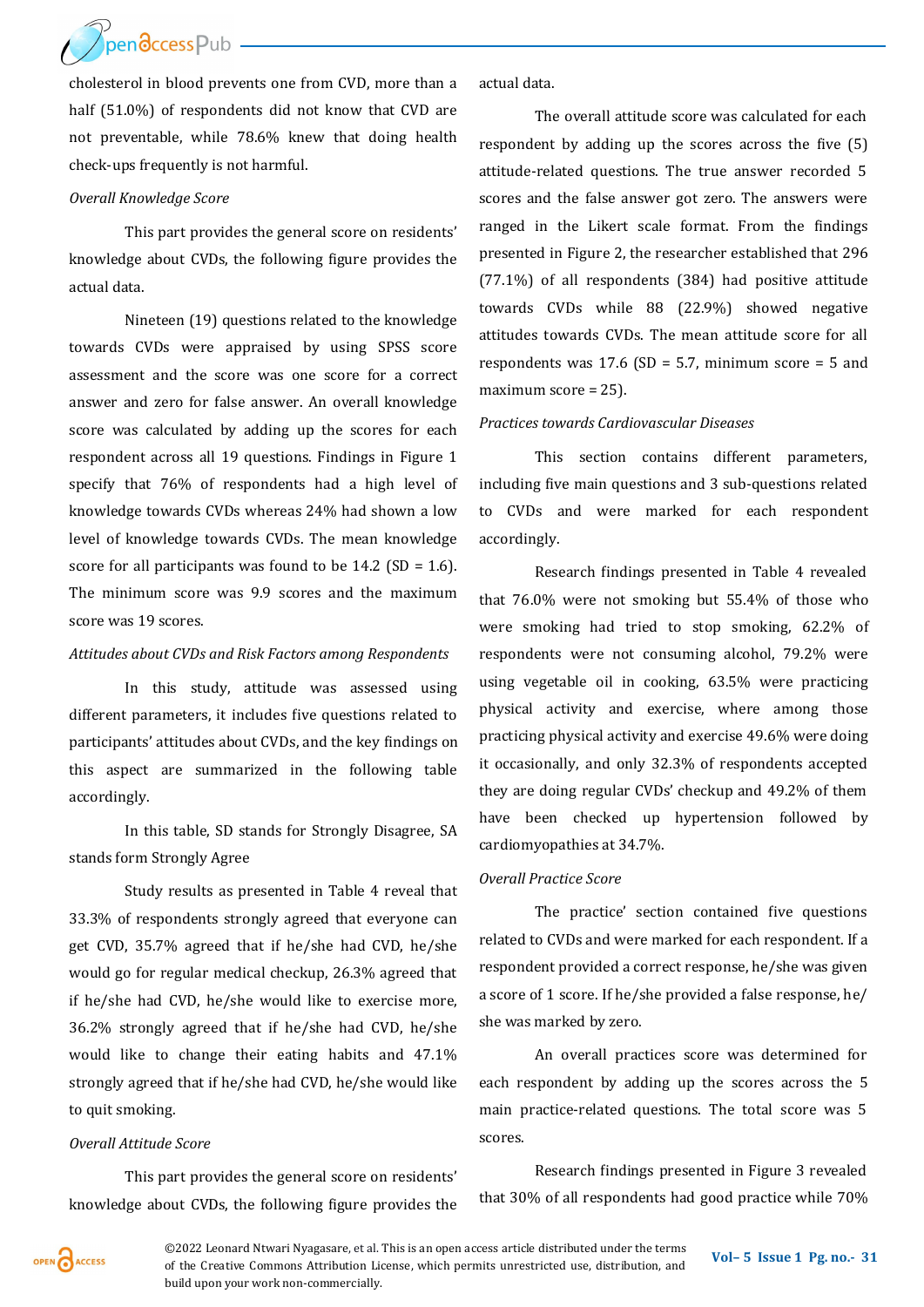

Table 4. Respondent's practices towards CVDs

| <b>Variables</b>                         | Items                    | Frequency (n)  | Percent (%) |
|------------------------------------------|--------------------------|----------------|-------------|
| Currently smoking                        | Yes                      | 92             | 24.0        |
|                                          | N <sub>o</sub>           | 292            | 76.0        |
| Tried to stop smoking (n=92)             | Yes                      | 51             | 55.4        |
|                                          | No                       | 42             | 44.6        |
| Currently consuming alcohol              | Yes                      | 145            | 37.8        |
|                                          | No                       | 239            | 62.2        |
|                                          | Vegetable oil            | 304            | 79.2        |
| Type of oil or fat mostly used           | Butter or ghee           | 23             | 6.0         |
|                                          | Margarine                | 57             | 14.8        |
| Physical activity and exercise practice  | Yes                      | 244            | 63.5        |
|                                          | No                       | 104            | 36.5        |
|                                          | Every day                | 35             | 14.4        |
| Frequency of physical activity and exer- | Occasionally             | 121            | 49.6        |
| cise practice $(n=244)$                  | Every weekend            | 63             | 25.8        |
|                                          | Never                    | 25             | 10.2        |
| CVDs checkup                             | Yes                      | 124            | 32.3        |
|                                          | N <sub>o</sub>           | 242            | 63.0        |
|                                          | Do not remember          | 18             | 4.7         |
| Type of CVD checkup done (n=124)         | Hypertension             | 61             | 49.2        |
|                                          | <b>Diabetes</b>          | 13             | 10.5        |
|                                          | Stroke                   | $\overline{4}$ | 3.2         |
|                                          | Cardiomyopathies         | 43             | 34.7        |
|                                          | Rheumatic                | $\overline{2}$ | 1.6         |
|                                          | Congenital heart disease | $\mathbf{1}$   | 0.8         |

OPEN CACCESS

**©2022 Leonard Ntwari Nyagasare, et al. This is an open access article distributed under the terms <b>Vol–** 5 **Issue 1 Pg. no. -** 32 of the Creative Commons Attribution License, which permits unrestricted use, distribution, and build upon your work non-commercially.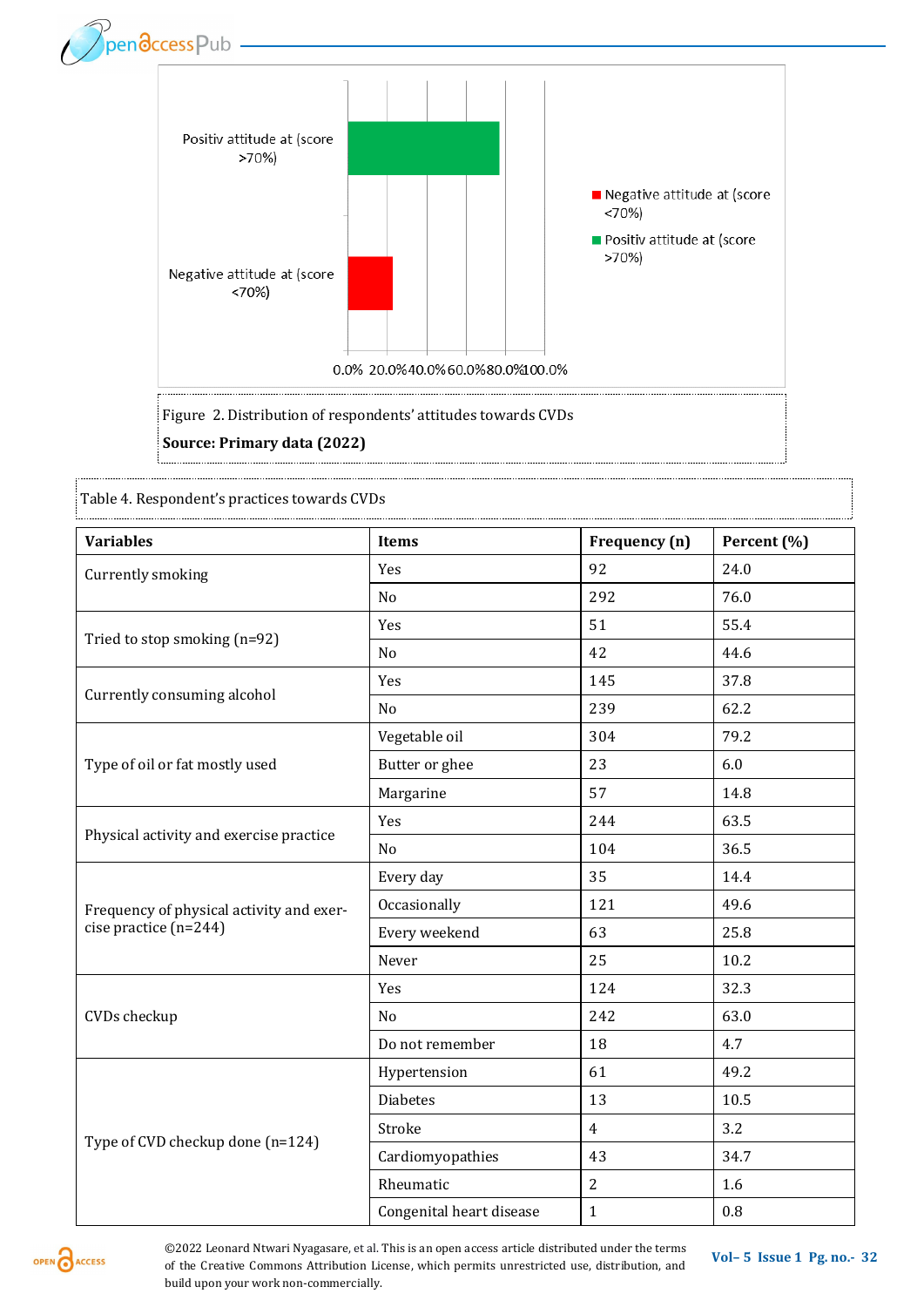



presented poor practice towards CVDs. The mean practice score for all respondents was  $3.9$  (SD = 0.7). The minimum score was 2.5 scores and the maximum score was 5 scores. **Discussion** 

The NCD epidemic continues to accelerate amongst the ongoing infectious diseases battle, health-care systems in the world are increasingly regarding CVDs in particular and NCDs in general as a top public health priority [21]. To curb this distressing trend, health literacy has a prominent significance in prevention of CVD both at the primary and secondary levels [22,23].

Defined health literacy as the "individual's knowledge, motivation, and competences to access, understand, appraise, and apply health information in order to make judgments and take decisions in everyday life concerning health care, disease prevention, and health promotion to maintain or improve quality of life during the life course" [24].

With a total 75.5% of participants having an overall adequate knowledge regarding to CVD risk factors, this present study demonstrated a highest level of health literacy in an urban setting of Rwanda. Our rates of CVD literacy echoes on the same level with findings of previous studies from South Africa [25], Iran [26] and Malaysia [27] which produced knowledge rates of 75.3, 78.7 and 81% respectively.

Contrary to these findings, regional studies from Nigeria with 44% [28] and 47.5% in Cameroon [29] revealed considerably low rates of CVD knowledge. This perceived variability in knowledge rates between cited studies could be explained by the education-level differences among study participants and diversity of tools used for knowledge assessment.

With regards to knowledge of specific risk behaviors, more than half of participants in this study acknowledged smoking (54.7%), having excess body weight (77.3%), excessive alcohol drinking (80.7%), consuming too much salt (76.3%), stress (78.6%) as CVDs risk factors, while having a family history of CVD was acknowledged by 45.8%. In other studies, a wide variation of knowledge rates regarding individual risk factors is observed in the literature. For instance, smoking has been recognized as a CVD risk by 36.2–93.2% of participants [25,27,28], excess alcohol intake by  $40.7\%$  and  $65\%$ unhealthy diet by 2.8–88% [12] and excess body weight by 1.6–100% [30].

In contrast to our findings, a study conducted in Kuwait [31] recognized family history as an attributable risk of CVD. However, in a couple of other studies conducted in Cameroon [29], Turkey [32] majority (> 50%) of participants were unaware of the increased risk of acquiring CVD in the presence of a positive family

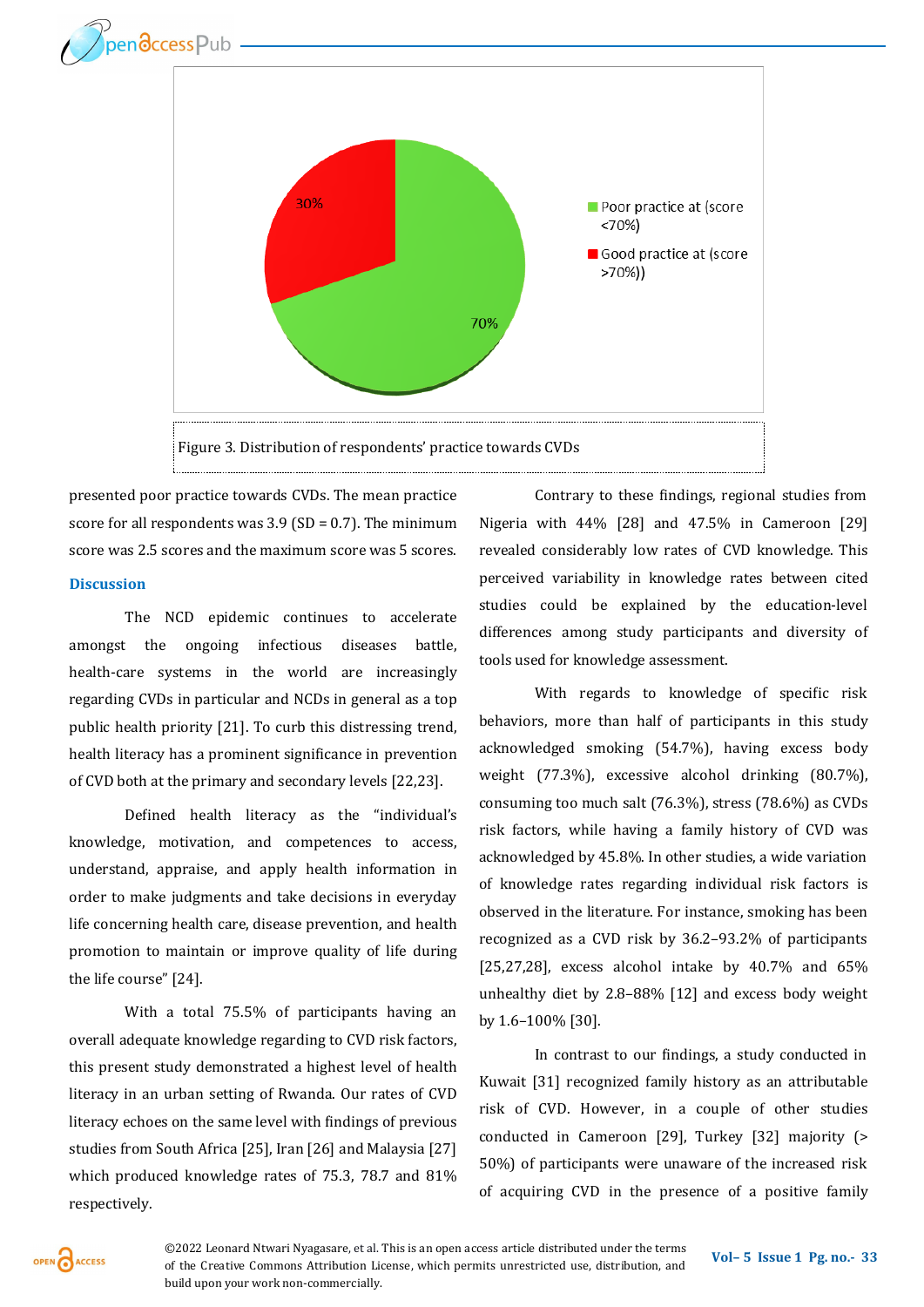

history.

In this study, merely 35.7% had agreed that if they experienced a CVD, they would go for regular medical checkup. This was translated in the fact that only 32.3% of respondents accepted they are doing regular CVDs' checkup. The study results show that the study participants had good attitude to CVDs (77.1%) even if simply 36.2% of participants had strongly agreed that if they had CVD, they would like to change their eating habits. This is in consistent with a study conducted Eastern Nepal, which reported that some of respondents revealed that if they had cardiovascular disease, they would: make regular checkups (92.7%), do more physical exercise (90.4%), change diet (93.9%), or stop smoking (90.6%) [33]; and to another study conducted in Malaysia which reported that participants would make regular checkups (81%), eager to exercise more (94.9%), easily change their diet (70.1%) and quit smoking or become passive smoker (79.2%) if they were sick from CVD [34].

In contrast, a study conducted among migrant Chinese in Beijing found that negative attitudes on stop smoking were still high (56.1%) [34]. Similarly, in a study done among French pregnant smokers also noted that 59.8% of them did not respond to the offer of cessation services [35].

The percentage of good practice in the present study was around 30.5% which indicates that the behaviour to reduce the CVD risk was non-promising and not optimal. It was consistent with the result found in a study conducted in low level of practice on keeping the normal weight between 28%-52% and nearly 59% in patients with CVD and the overall practice regarding CVD risk reduction behaviour were (50%) [36].

In the present study, some of practice items were reported as positive practice including not smoking (76.0%), trying to stop smoking (55.4%), not consuming alcohol (62.2%), using vegetable oil in cooking (79.2%), practicing physical activity and exercise (63.5%). These findings were consistent with what found North-East coast Malaysia [34], but inconsistent with another study conducted by Robinson and noted that the practice

regarding maintaining the desired weight among CVD patients was lower between 27.6% and 52% as compared to our result [37]. The comparison here may be biased since the interpretation of normal weight might differ as reported in other studies among British Bangladeshi women, 20% of them perceived that their weight were normal although in the actual fact, it was abnormal [38].

## **Conclusion**

This study revealed the current level of public knowledge, attitude, and practice regarding CVD, risk factors and prevention. Although more than half of the current study participants had high knowledge and attitude about CVD, their behavior is not satisfied. Consequently, it is necessary to establish more effective educational interventions intended to promoting positive health behaviors and explaining to the public that knowledge and action regarding the reduction of risk factors are linked to reduced CVD and mortality.

#### **References**

- 1. American Heart Association. (2021 ). 2021 Heart Disease & Stroke Statistical Update Fact Sheet. *Global Burden of Disease* .
- 2. Kaptoge, S., Pennells, L., Bacquer, D., Cooney, M., Kavousi, M., Stevens, G., & Riley, L. (2019). World Health Organization cardiovascular disease risk charts: revised models to estimate risk in 21 global regions . *Lancet Glob Health*.
- 3. Gregory, A., George, A. M., Catherine, O., Giovanni, A., Enrico, A., Larry, M., . . . Emelia, J. B. (2020). The Global Burden of Cardiovascular Diseases and Risks: A Compass for Global Action. *Journal of the American College of Cardiology*, 76(25):2982-3021.
- 4. World Health Organization. (2020, September 09). *Medical life sciences*. Retrieved from WHO highlight leading cause of mortality and morbidity worldwide from 2000 to 2019: http://www.WHO-highlightsleading-causes-of-mortality-and-morbidityworldwide-from-2000-to-2019.pdf
- 5. Gregory, A. R., Catherine, J., Amanue, A., Foad, A.-A., Gebre, A., Muktar, A., & Baran, A. (2017). Global,

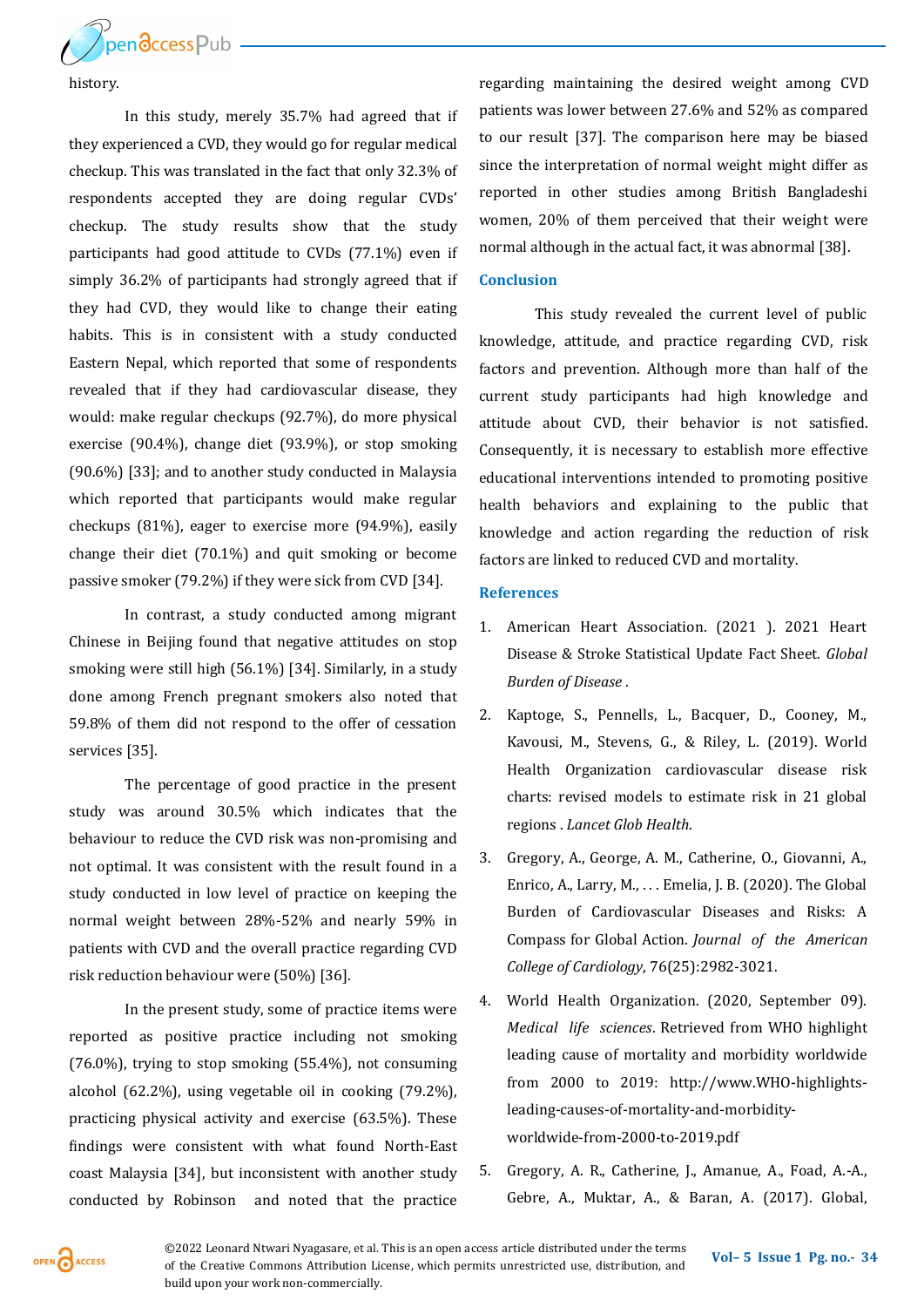Dendccess Pub

regional and national burden of cardiovascular diseases for 10 causes from 1990 to 2015. *Journal of the American College of Cardiology*, 70(1):26-28.

- 6. Yuyun, et al. (2020). Cardiovascular Diseases in Sub-Saharan Africa Compared to High-Income Countries: An Epidemiological Perspective. *Global Heart*, 15(1): 15.
- 7. World Health Organization. (2018). *Noncommunicable Diseases (NCD): Country Profiles*. Retrieved from https://www.who.int/nmh/countries/rwa\_en.pdf
- 8. Ministry of Health [Rwanda]. (2019). *Rwanda Noncommunicable Diseases National Strategic Plan July 2014 – June 2019).* Kigali: MOH.
- 9. Vetta F., V. G. (2020). Coronavirus Disease 2019 (COVID-19) and cardiovascular disease. *Cardiol Cardiovasc Res. 2020; 1(1):, 1*(1), 1-12.
- 10. European Society for Cardiology. (2020). Fighting cardiovascular disease. *A blueprint for EU action*.
- 11. Alghamdi AS, A. M. (2021). A Community-Based, Cross -Sectional Study Assessing the Level of Awareness and Insight Related to Cardiovascular Diseases. *Cureus , 13* (6). Retrieved from doi: 10.7759/cureus.15
- 12. Mohammad, N., Muhamed, B., Rahman, N., Ramarhan, A., Haque, M., & Moriba, F. (2018). Knowledge, attitude, and practice regarding the risk of cardiovascular diseases in patients attending outpatient clinic in Kuantan, Malaysia. *J Pharm Bioall Sci.*, 10:7–14.
- 13. Ashley k. Keates, A. O. (2017). Cardiovacular disease in Africa: epidemiological profile and challenges. *Macmillan Publishers Limited* .
- 14. Boateng D, W. F.-B.-G. (2017). Knowledge and awareness of and perception towards cardiovascular disease risk in sub-Saharan Africa: A systematic review. *Journal pro, 12*(12).
- 15. Nyirahabimana M. Vestine. (2017). Knowledge and preventive practice regarding cardiovascular diseases risk factors among rural population at a selected District in Rwanda. *University of Rwanda* .
- 16. Marie-Rosette Nahimana, A. N. (2018). nnnnnnnn. *Population-based natio*. Retrieved from DOI 10.1186/ s12889-017-4536-9
- 17. Farah, R., & Irfan, B. M. (2016). Risk Factors of Cardiovascular Disease in Developing Countries. *International Current Pharmaceutical Journa*, 5(8): 69-72.
- 18. Saiari, A. (2015). Guidelines for Providing Prevention and Control of NonCommunicable Diseases in Primary Health Care System, IraPEN protocol, Non-physician (midwife) pamphlet. *Minist Health Med Educ*.
- 19. Rwanda Demographic and Health Survey. (2020). Rwanda Demographic and Health Survey 2019-2020.Key Indicators Report. *RwandaDHS*.
- 20. Lwanga, S., & Lemeshow, S. (1991). *Sample size determination in health studies: A practical manual, 1991.* Geneva: World Health Organization.
- 21. Juma, P., Adbou, A., Mohamed, S., Faradje, Y., Matanje, B., Mwagomba, B., & Matanje, L. (2018). Non-communicable disease prevention policy process in five African countries authors. *BMCPublic Health*, 18:961.
- 22. Joshi, C., Jayasinghe, U., Jaysinghe, W., Parker, S., Joysua, K., & Katrina, H. (2014). Does health literacy affect patients' receipt of preventative primary care? A multilevel analysis. *BMC Fam Pract.*, 15.
- 23. Lim, S., Beauchamp, A., Dodson, S., Beausejour, M., Brandon, H., & Hilton, K. (2017). Health literacy and fruit and vegetable intake in rural Australia. *Public Health Nutr.* , 20:2680–4.
- 24. Sørensen, K., Van den Broucke, S., Fullam, J., Friedrich, K., Van der Burg, L., & Edison, J. (2012). Health literacy and public health: a systematic review and integration of definitions and models. *BMC Public Health*, 12:80.
- 25. Burger, A., & Fourie, M. C. (2016). The relationship between cardiovascular risk factors and knowledge of cardiovascular disease in African men in the north-West Province. *Health SA Gesondheid*, 21(1): 364–71.